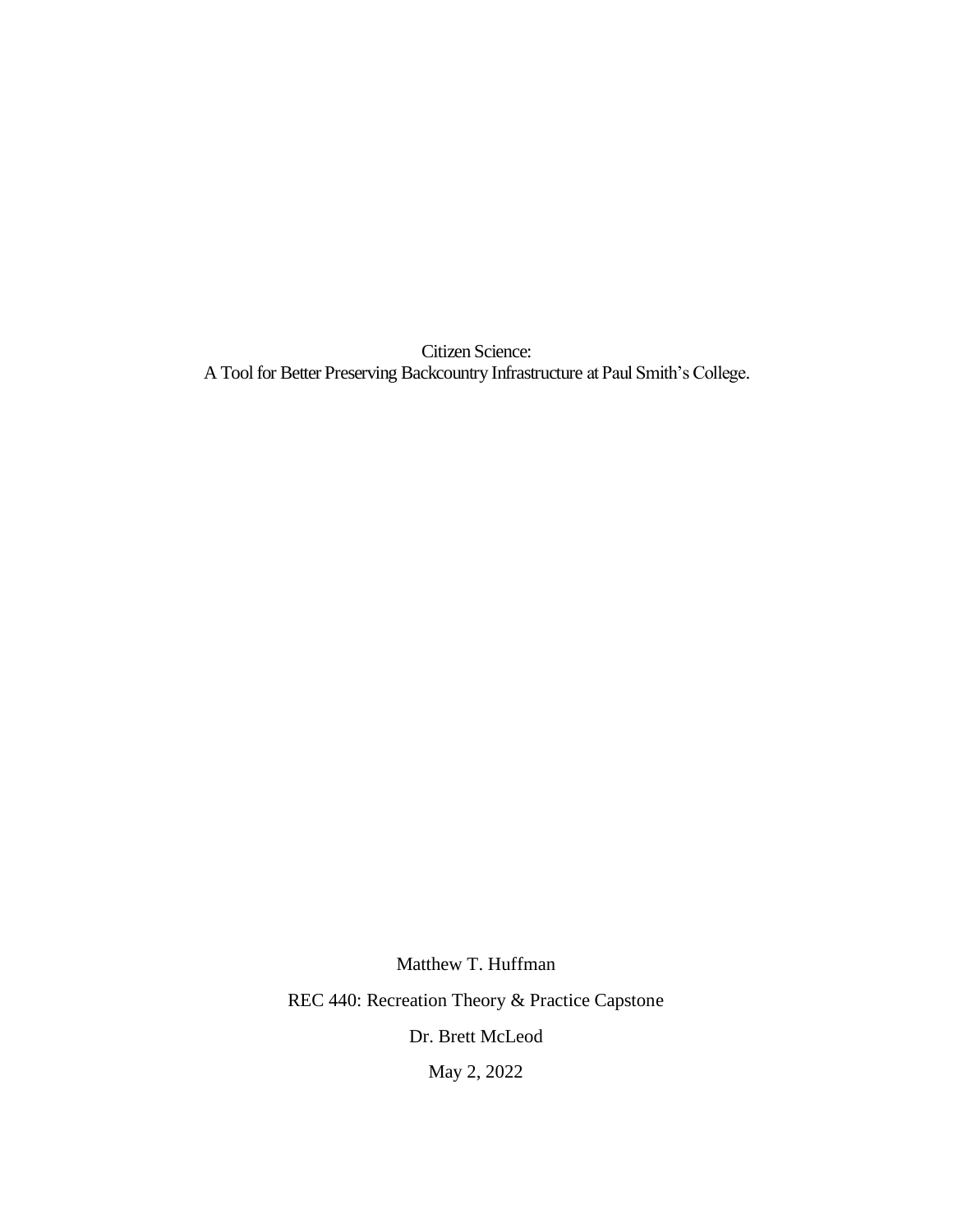| Contents                                                                      |  |
|-------------------------------------------------------------------------------|--|
|                                                                               |  |
|                                                                               |  |
| What's Wrong at Paul Smith's College and How Can Citizen Science Remedy It? 3 |  |
|                                                                               |  |
|                                                                               |  |
|                                                                               |  |
|                                                                               |  |
|                                                                               |  |
|                                                                               |  |
|                                                                               |  |
|                                                                               |  |
|                                                                               |  |
|                                                                               |  |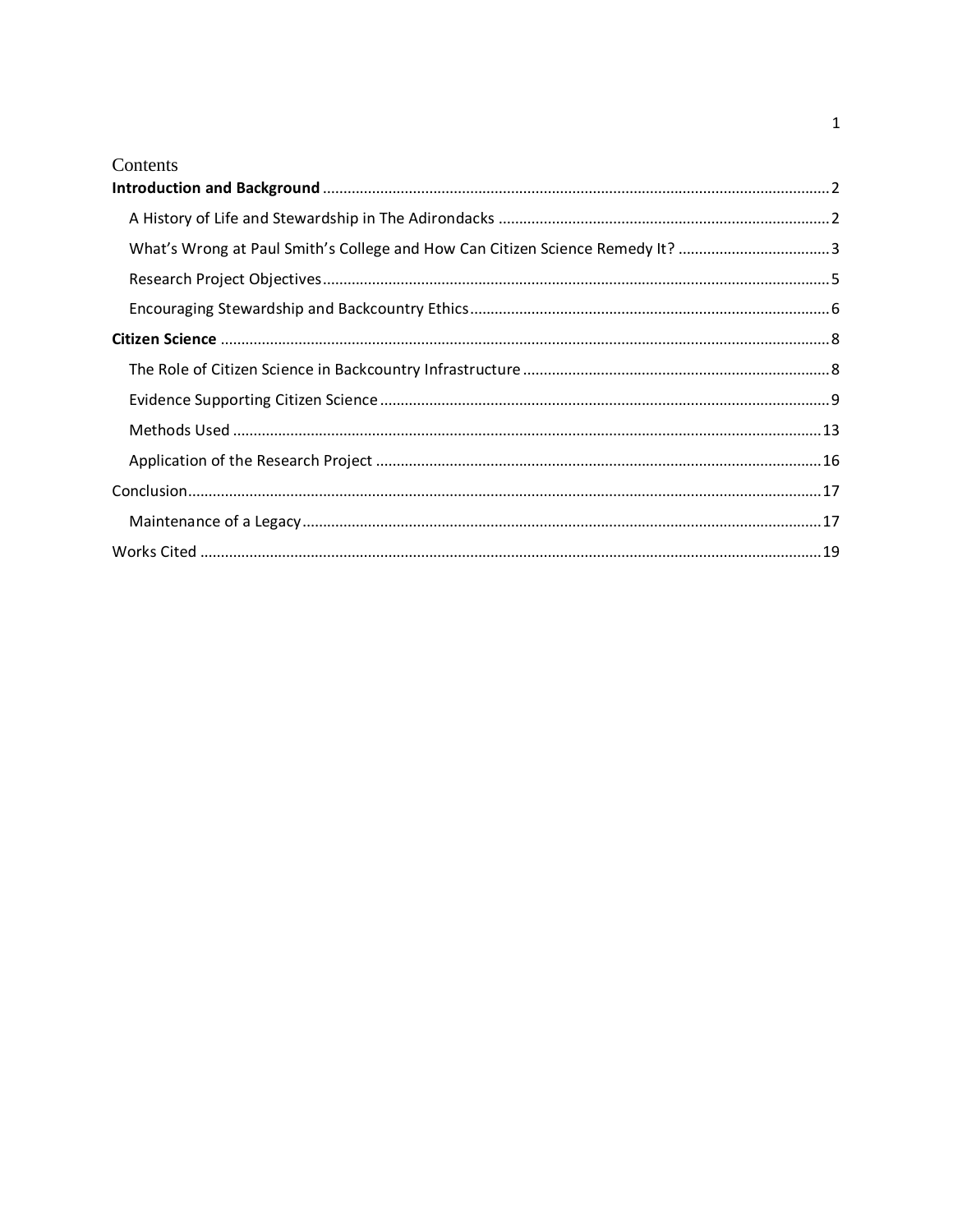## <span id="page-2-0"></span>**Introduction and Background**

#### <span id="page-2-1"></span>**A History of Life and Stewardship in The Adirondacks**

Long have the Adirondacks been a place where humans have lived and visited. Tribes such as the Mohicans, the Oneida and the Mohawk lay claim to these lands being a part of their clans' history as far back as 4,000 years ago (1). According to Dr. Tim Messner, an archeologist with SUNY Potsdam, tribes may have been settled in this region as early as 7,000 years ago (3). In an archeology study conducted by SUNY Potsdam near Tupper Lake on the Racquet River, Dr. Messner and a team of students found evidence of such truths beneath their very feet. While they found no indication of structural development, they did find fragments of arrowheads and other tools such as pots and sharpeners which dated back to what is known as the Archaic period (8000 BCE – 2000 BCE). It's understood that these native people likely lived in the region seasonally. Retreating from the harsh conditions that the winter months brought. It was these tribes and communities of natives which first began documenting and recording their surroundings. They collected information, or data if you will, to better understand the environments they relied upon. In a way, they were not just the Adirondack's first stewards but more than that; they were its first scientists. It was not until the turn of the 19<sup>th</sup> century did people begin living in the Adirondacks year-round. With the influx of European pioneers, the Adirondacks began to see traffic upon its land like never-before-seen. With them, the pioneers brought livestock, farming equipment, and homesteads. It was places such as Paul Smith's, St. Regis, and Old Forge which saw this influx first. With the region's rich concentration of resources such as timber and iron ore, these developing towns paved the way for roaring capitalists to stamp their claim. With this came different values and thus much of the native's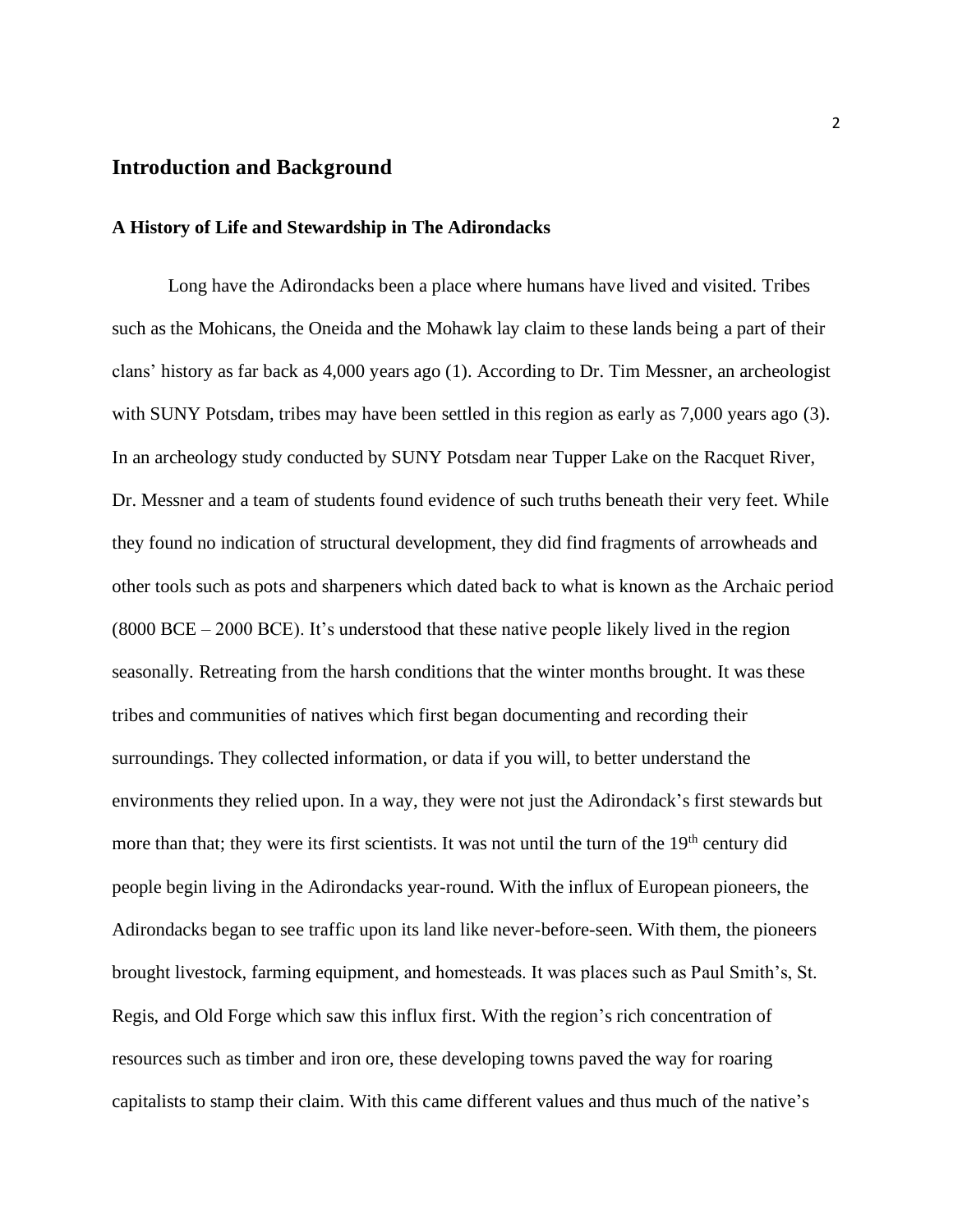previous culture of stewardship became lost as a result. With a plethora of reasons for which individuals have come to the Adirondacks, it was Apollos (Paul) Smith himself who played a significant role in reimplementing that culture's ideals.

In 1852, the building blocks of Paul Smith's meteoric successes took place in the form of a hunting cabin located near Loon Lake on the Saranac River (8). Here, he began his life as a hunting guide and exciting others about the beauty of the outdoors and the value in preserving it. These values and his well-known reputation were later, mirrored in his son, Phelps Smith when he developed Paul Smith's College in 1946 to continue the practice of this legacy in outdoor stewardship. The first of its education focused on two-degree paths: the management of hotels and outdoor guiding services. The school has since grown into what it is today, all the while retaining this legacy in several degrees focused on the stewardship and maintenance of outdoor resources. It has also developed an extensive number of resources such as a high ropes course, lean-tos, and trail systems across its campus to better encourage these values. However, as we learned in our 2022 Parks and Rec. capstone project, the school suffers from an inability to maintain many of these assets. While our project aimed to fix this, this method of quality control could become far more efficient for the institution and more interactive for its community.

#### <span id="page-3-0"></span>**What's Wrong at Paul Smith's College and How Can Citizen Science Remedy It?**

Paul Smith's College is located in a region which has traditionally been used for recreational purposes by communities of Eurocentric culture and heritage, as detailed in the above address. This means that the region has seen the steady increase in the development of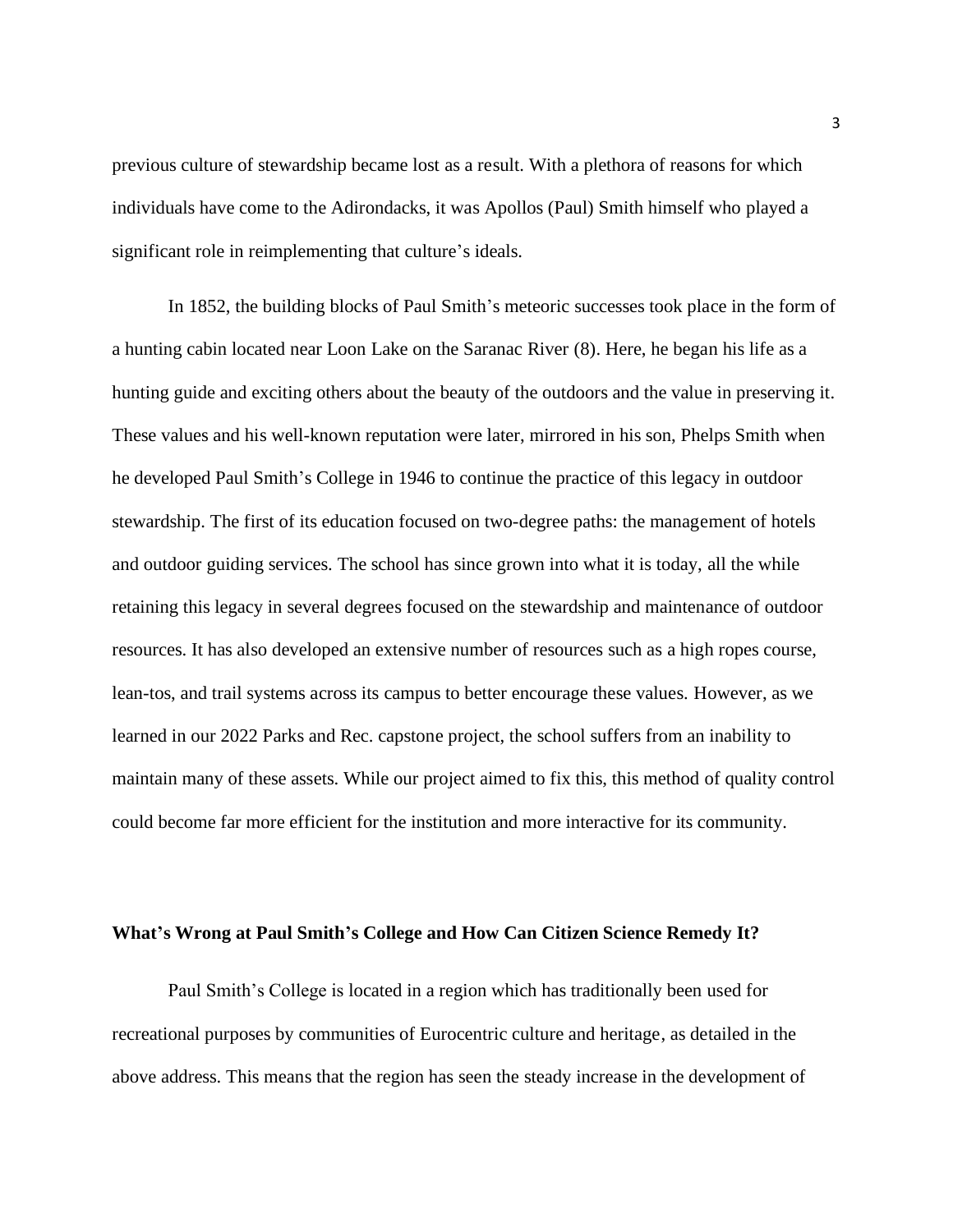infrastructure since the early 19<sup>th</sup> century when European pioneers first began to visit the area with more frequency, remaining for longer periods of time. Paul Smith's College follows similar values by encouraging its students to explore the area and often marketing its enticing 14,000 acres of property. In addition to this, Paul Smith's College began constructing lean-tos as a means of creating safer and more centralized spaces for students to explore this property. In doing this, the school committed to practicing a high impact recreation technique to concentrate the influence its adventurous students might have in its backcountry. This technique similarly mirrors the 95-5 methodology practiced by organizations that oversee recreation spaces across the world. The 95-5 rule states that, "… about 95% of the visitors are confined to just 5% of the protected area" (6). This rule has effectively shown an overall decrease in impact on environments that practiced this technique properly. In centralizing the impact of recreationists in the backcountry, the maintenance of trails and backcountry infrastructure becomes more efficient and effective. The use of concentrated recreation spaces is important to an institution such as Paul Smith's College because it allows said institution to practice more efficient means of maintenance. This allows possibilities such as the saving of time, money, and the prolonged period of these assets' functionality.

At the height of Paul Smith's College's backcountry infrastructure, the institution oversaw a total of 22 lean-tos constructed. Because of overuse and a lack of attention to maintenance, many of these lean-to's forgotten, fell into disrepair. The overarching intention of the Parks and Recreation Capstone project in the Spring semester of 2022 was to locate, identify and assess the state of the lean-to's which remain. The intention of this year's capstone class project was the first of its kind practiced by the school in attempt to clarify the wellbeing of its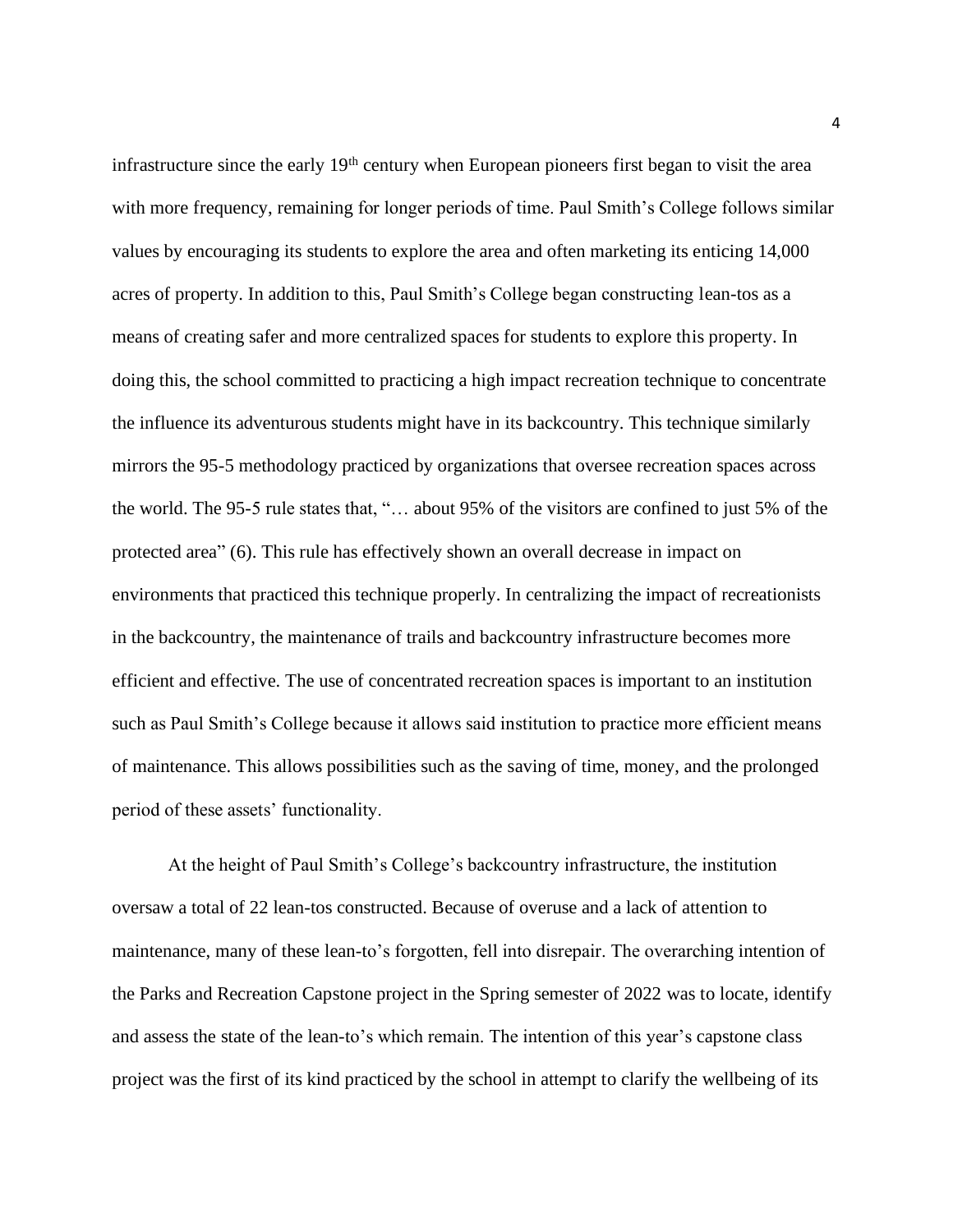already standing structures instead of replacing or constructing new ones. A project with goals such as this is beneficial to the school because if utilized correctly, it may preserve the use of these resources over a longer period of time. However, the school's approach in collecting this data could become more efficient in the coming future. Because we found that the state of the infrastructure in the backcountry shows degrading quality and integrity; I wish to propose a more efficient response to better record the conditions of these resources and ultimately preserve them longer. My proposal is to implement an assessment tool utilized by student volunteers (or otherwise) to record the condition of these lean-to's. This method of data collection is known as citizen science. By implementing a citizen science model and using the schools wide and evergrowing community as helping hands in collecting these data, the school will have all the necessary information to better assess and prioritize its backcountry with none of the effort involved in organizing such a project. In implementing a practice such as this, backcountry maintenance initiatives on campus could have access to a databank that's updated regularly and frequently. This will in kind increase the school's familiarity with their assets and the condition of them for years to come.

### <span id="page-5-0"></span>**Research Project Objectives**

The intent of this research project and the subsequent application of my survey tool is in a way to develop this relationship between Paul Smith's College and its backcountry users. By using a citizen science led model, the project which I developed would provide a record of the condition and maintenance of the school's lean-tos in an easy to access and valuable data base which displays the information accumulated in an easily digestible format. This paper will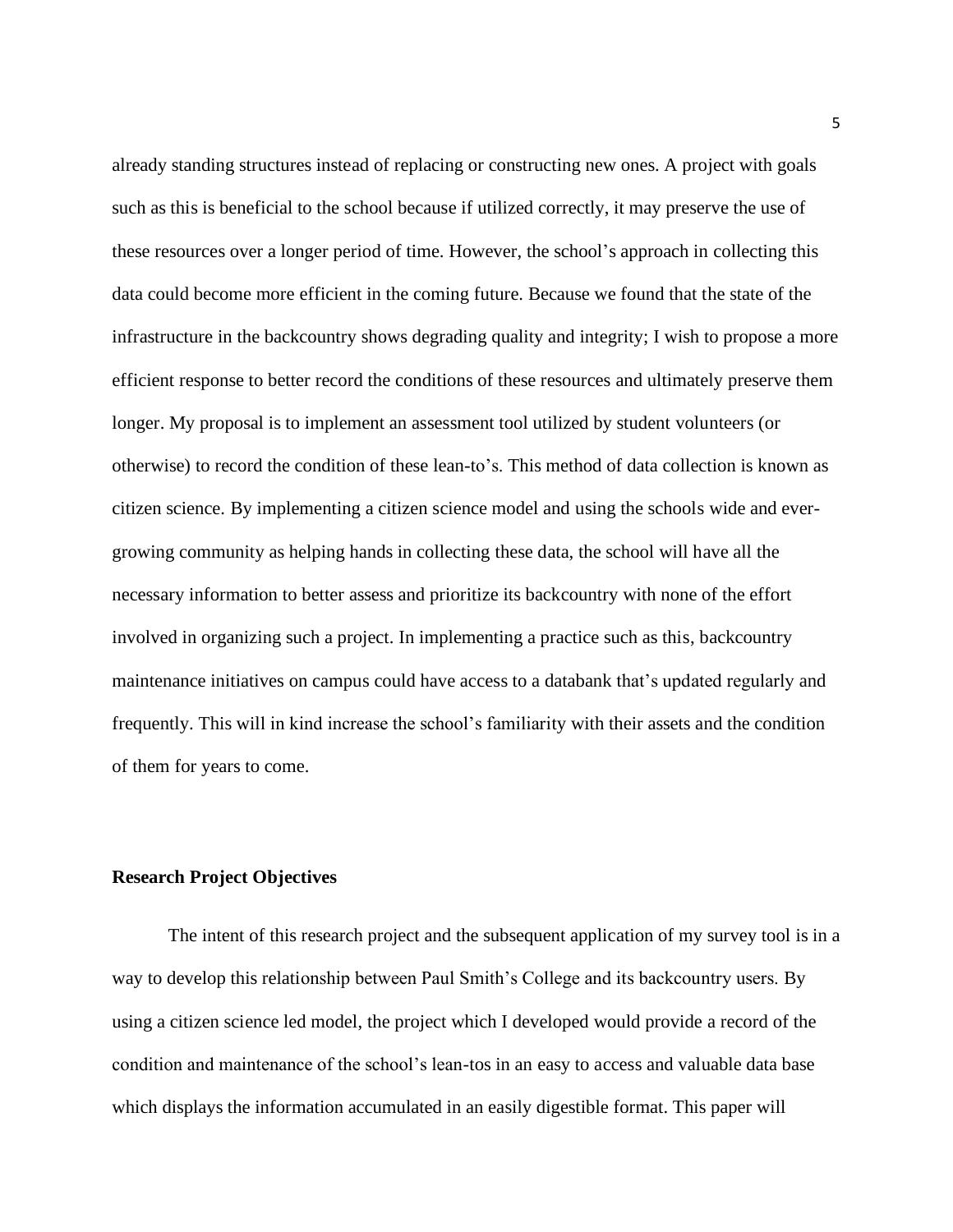investigate and explain cases of citizen science implemented in spaces to improve and maintain the vitality of the associated environment While some cases may be geographically unrelated to the Adirondacks, the focus of this research will be in highlighting the effectiveness of using citizen sciences to record or document observations of those given environments. The following are bullet points that this project will fulfill: 1.) the identification of characteristics in effective citizen science programs which fulfilled the given projects' scope, 2.) replicate a citizen science program which participants can use effectively and valuably with little or no knowledge of backcountry infrastructure.

#### <span id="page-6-0"></span>**Encouraging Stewardship and Backcountry Ethics**

Prioritizing the maintenance of backcountry structures such as lean-tos in turn prioritizes the legacy of Paul Smith's College. The school maintains that each of its students should serve as a steward of the outdoors and actively preserve their surroundings both in and out of the classroom. Every incoming Freshman student is required to take general education courses which introduce them to a plethora of potential professional avenues under the school's 30 Bachelor's and 5 Associate degrees. These general education courses also introduce incoming students to the school's culture and the values upheld by the legacy of Paul Smith. Some of these courses such as Bethany Garretson's SOC 115: Adirondacks Studies introduce concepts such as the 7 principles of Leave No Trace (LNT). These 7 principles are laws followed by backcountry recreationists who perform as stewards of their natural surroundings. It's ethics such as these that may often become forgotten throughout a student's 2- or 4-year career at the school. This is a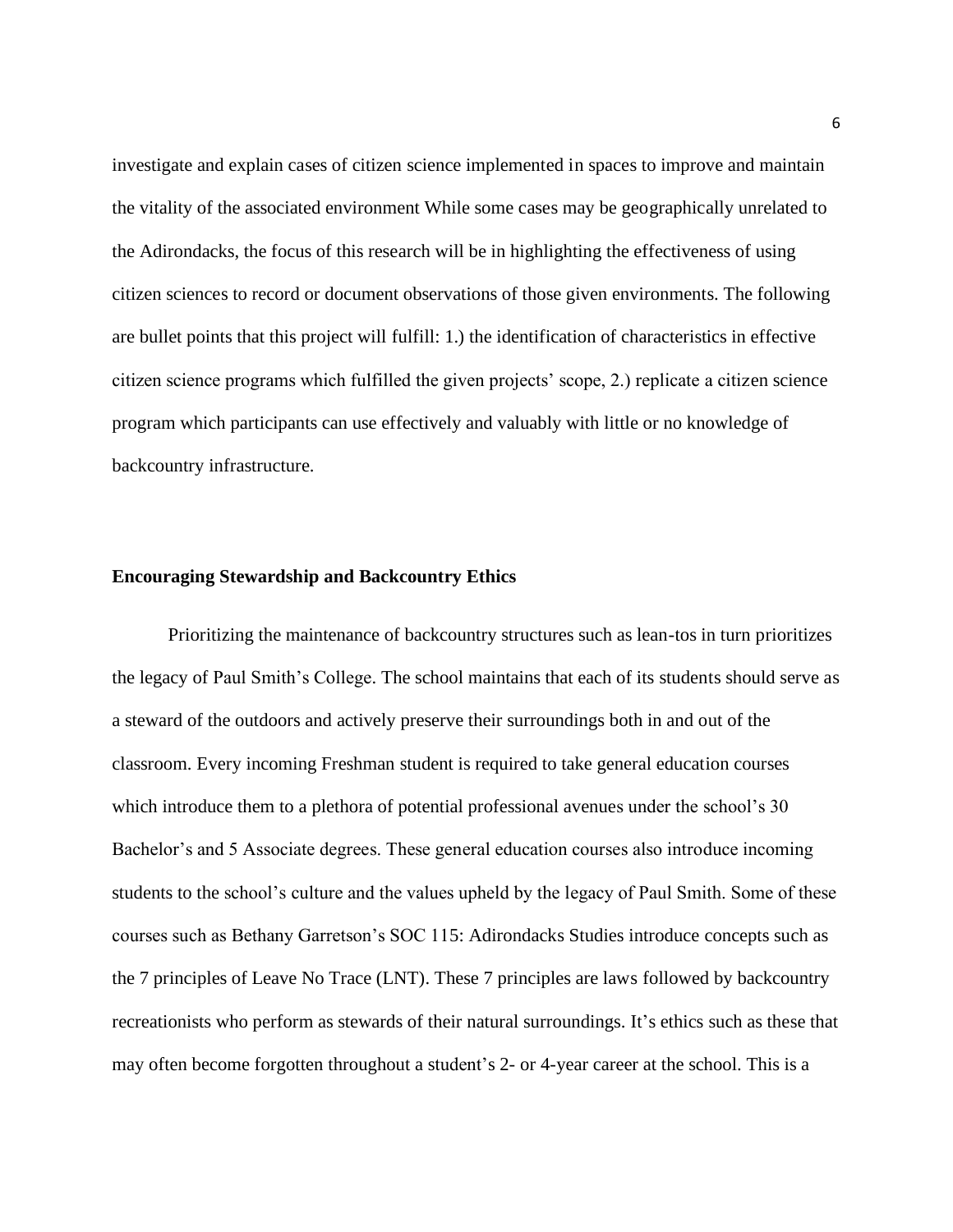value that every student could be reminded of, especially when indulging in the school's backcountry assets.

In the conducting this capstone group's overarching project, we have found that there has been a great deal of damage and vandalism dealt upon the Paul Smith's lean-tos over the years. It has been found that the groups and individuals committing such vandalism and damage to these historic and utilized sites are not strictly students at Paul Smith's College but additionally community members or visitors to the area. It is my belief that by including and encouraging not just students but all visiting communities to participate in a program that is concerned with the wellbeing and integrity of these structures, the level of care and concern for them will also increase. Thus, decreasing the frequency of vandalism and damage done to them. I propose that the implementation of this survey project will encourage this need for participation and will in turn develop a new community of those who care for the maintenance of these structures.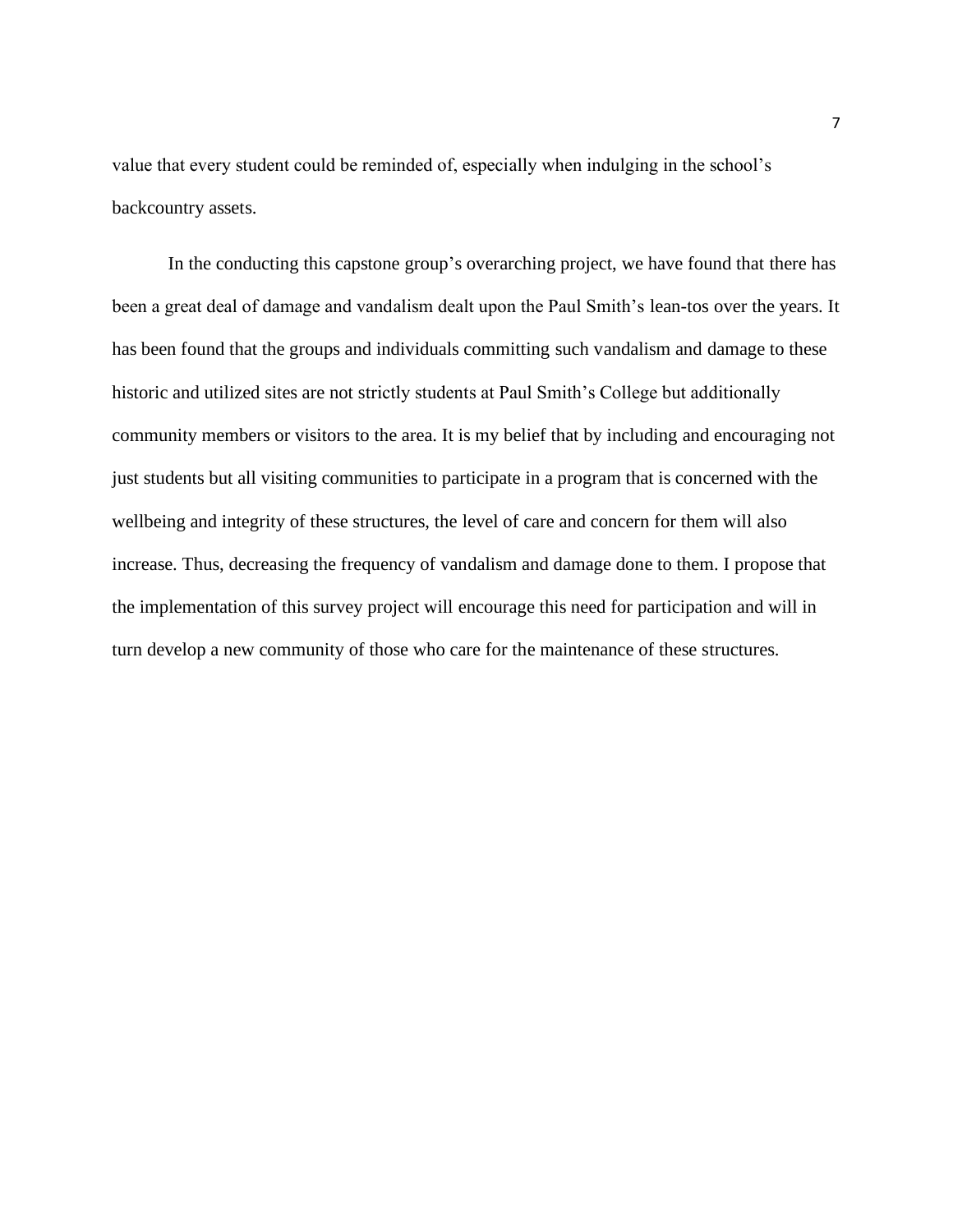# <span id="page-8-0"></span>**Citizen Science**

### <span id="page-8-1"></span>**The Role of Citizen Science in Backcountry Infrastructure**

To better understand the role of citizen science in the backcountry, we must first familiarize ourselves with it. The term, "citizen science" became popularized by professors Rick Bonney and Alan Irwin. As noted by Darlene Cavalier and Eric B. Kennedy in The Rightful



*Figure 1: (9) a representation of the three concepts which make up valuable citizen science contributions.*

Place of Science: Citizen Science, "Irwin sought to reclaim two dimensions of the relationship between citizens and science: 1) that science should be responsive to citizens' concerns and needs; and 2) that citizens themselves could produce reliable scientific knowledge." (2). These two coined the term to address what they saw to be an increasing enthusiasm for participation in public spaces from public stakeholders in both the United States and the United Kingdom in the late 1990's. This enthusiasm is what led to the conceptualization of organizations such as the Audubon Society, CARES (Conservation, Awareness, Recognition, Encouragement, and Support), and Zooniverse to name a few. Organizations such as these encourage and stimulate citizens to work with one another and develop volunteer-based research programs to better the environments and resources which they care about most. Communities such as these who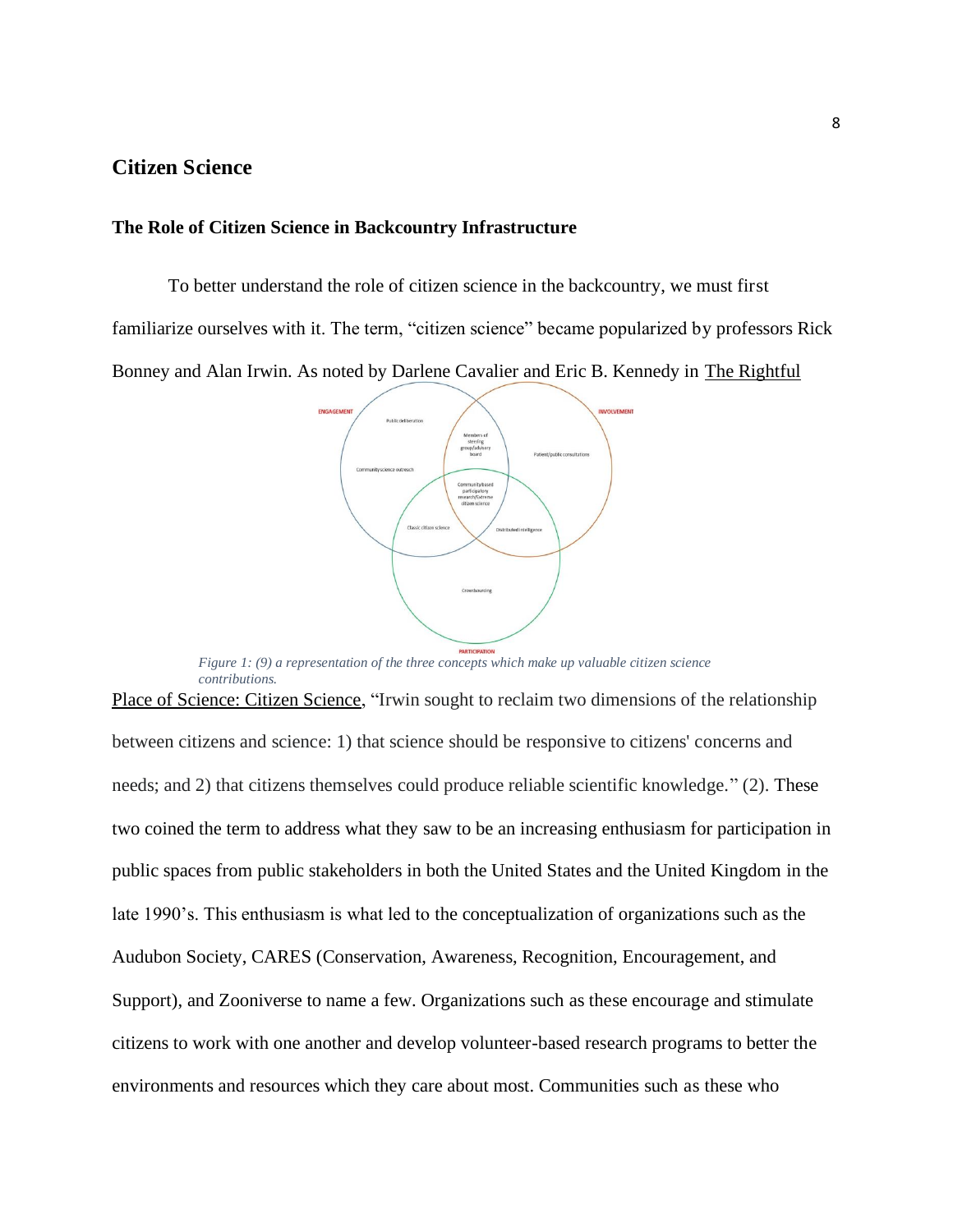voluntarily conduct their own research provide a great deal of valuable data to accredited institutions and funded scientific communities for review.

Paul Smith's College is an institution which holds its science related fields in high regard as they contribute much to the school and its extensive community. Following guidelines such as those outlined in Fig. 1 (9), this school has already shown an ability to practice effective citizen science in clubs such as the fish and game club, the newly instituted birding club and the school's relationship with the Adirondack Raptors based out of Tupper Lake. Each of these clubs retrieves its data using techniques that utilize citizen science. The successes and benefits which these communities provide to the school already enforce the proposal to install a program with similar structure that concerns itself with the maintenance of the school's already standing backcountry infrastructure. The successful relationships between these organizations and their communities of volunteers show local victories with the application of citizen science. The construction of similar relationships between Paul Smith's College and the users of its backcountry infrastructure could yield similarly positive results.

#### <span id="page-9-0"></span>**Evidence Supporting Citizen Science**

Masters' student Emily Ann Reynolds of the University of Arizona in 2016, conducted the implementation of a citizen science program intended to record and identify jaguars and ocelots in the Southwest mountain ranges of Arizona State (7). The purpose of her study was to compare the quality of work retrieved from volunteers to that of a team of field experts. She determined that the two groups' quality in performance would best compare by their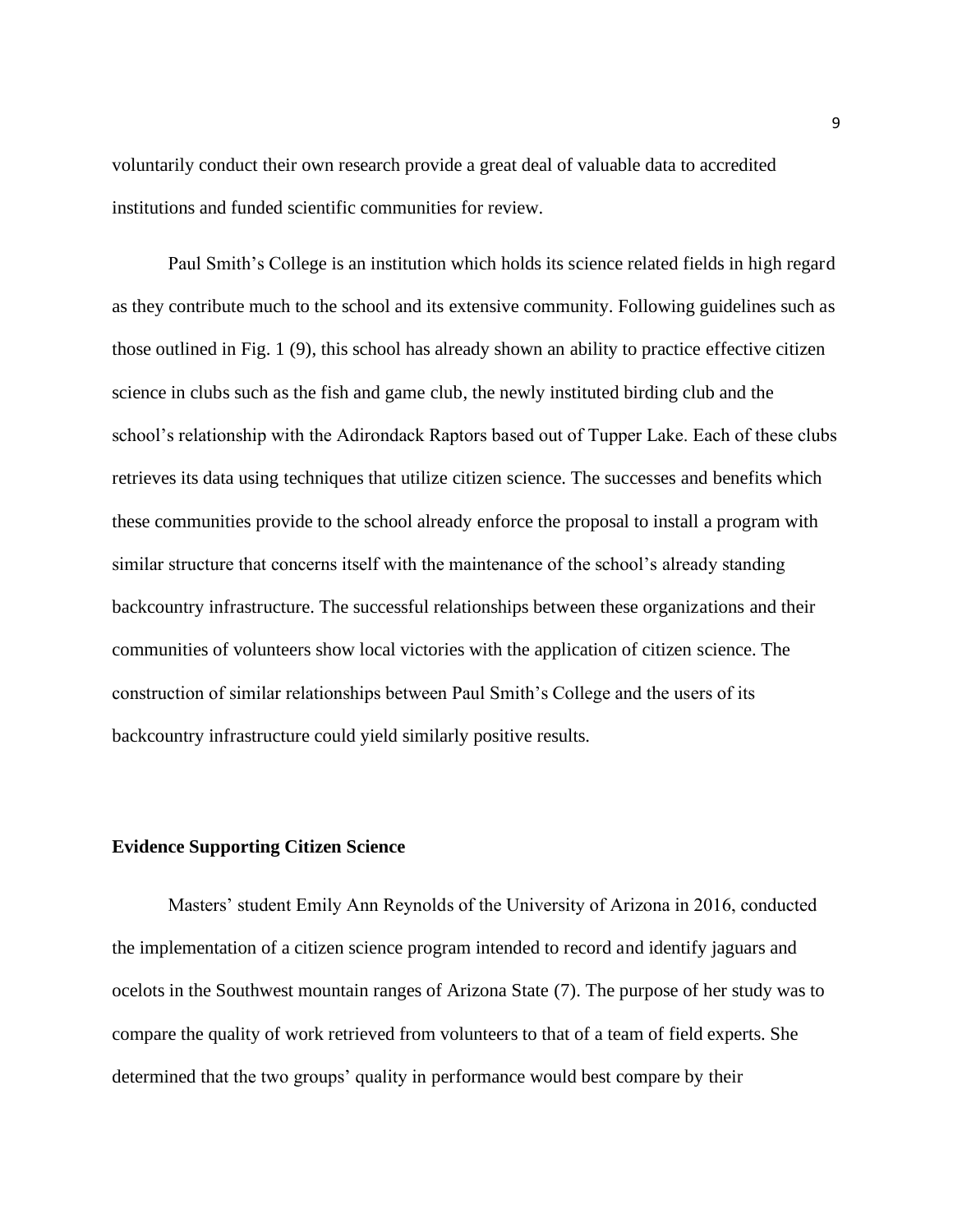demonstration to correctly identify the species of interest through game-cam footage recorded by the volunteers throughout the course of a year. The volunteers consisted of 9 total individuals who exhibited no prior practice or extensive knowledge of the species in question prior to the beginning of the study. Over the course of their year working together, this group recorded a total of 28,637 photos, 327 hours of field work and 109 hours of data organization.

To lessen the curve in knowledge between the two groups, Emily Reynolds used the second group of field experts as instructors to the volunteers regarding the identification of jaguars and ocelots. It is worth addressing that this was a crucial aspect of her experiment. This is specifically important because the value of data collected by volunteers can easily become undermined by the misunderstanding or lack of knowledge and detail in a study. A citizen's ability to have an equal to similar grasp on a subject to that of an expert's is effectively the determining factor of the legitimacy in a volunteer led study. This point of her study directly correlates to the impact and the conclusion of her experiment. Had she not implemented this education into the program outline, the outcome could have been drastically different. Not having received this instruction prior to commencing their data collection and organization, the quality of the volunteers' data could have nullified itself.

In a separate study published in 2019 conducted by Parker Hopkins of the University of Colorado at Boulder, a similar study found like results with the implementation of citizen science techniques (4). Parker makes specific note in his abstract of the importance of money and its role in science. Often, the conduction of the scientific process in any regard can have burdensome implications concerning the funding and budget of a project. Parker Hopkins saw this as a hurdle worth tackling and brought a proposal to the National Park Services (NPS). His proposal sought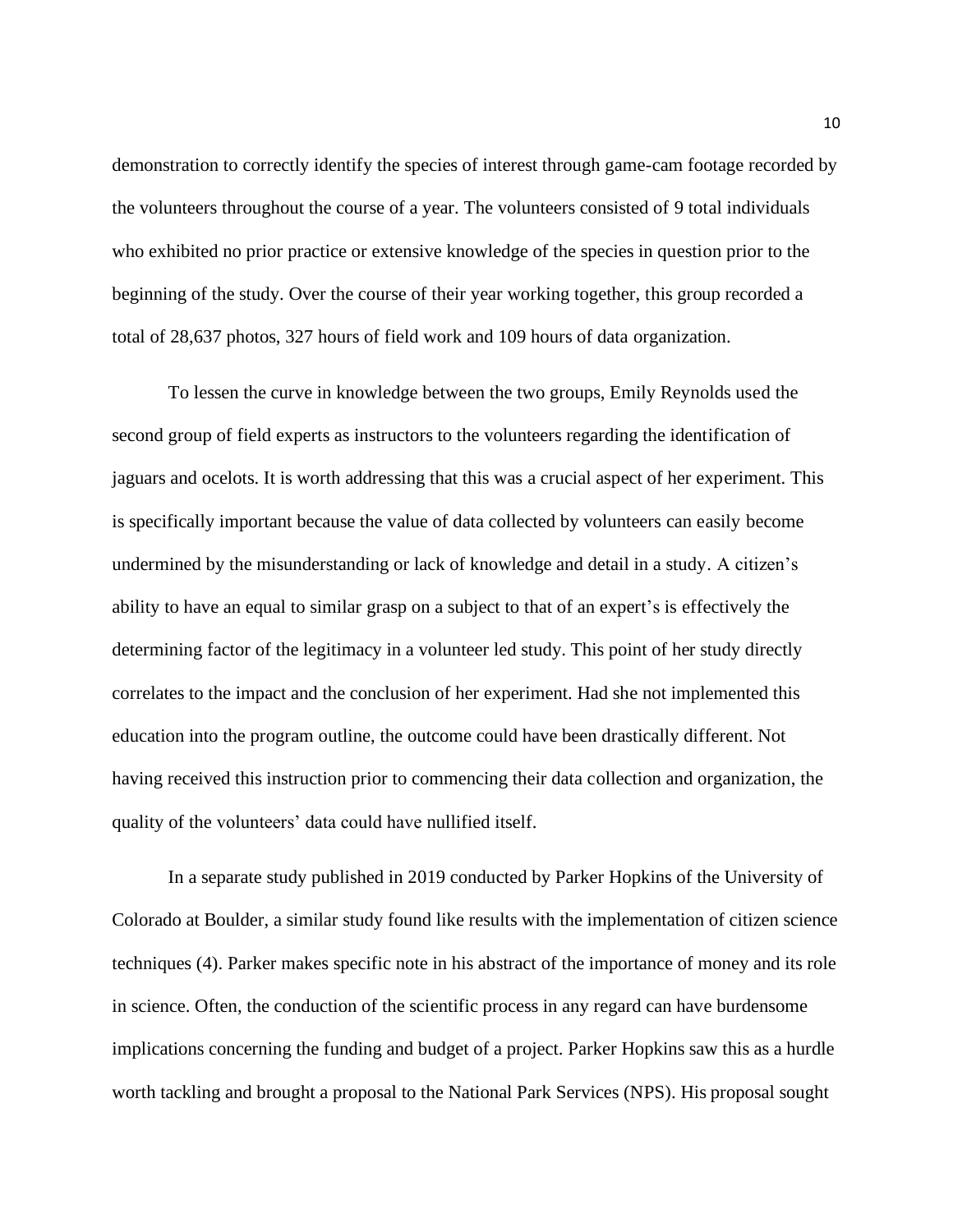to remedy the increasing numbers and influence of invasive species in a wide array of ecosystems across the greater United States. The NPS had begun to investigate less cost-effective options to mitigating and recording this trend, Hopkins proposal was one of these. This particular project led by Hopkin's was specifically concerned with the observation and documentation of plant species recorded by volunteer scientists with the help of tools such as iNaturalist which I'll explain further later on.

Citizen science can of course infer negative perceptions. It's reasonable to question the legitimacy of unpaid volunteers to provide reliable data. However, in an effort to show whether



*Figure 2 (4) A visualization indicating experts (employees of the NPS) favorability of data collected by volunteers.*

experts trusted the data collected by volunteers, Hopkin's took a pole from employees of the NPS. In this survey, employees of the NPS were asked whether they considered the information collected by volunteers yielded valuable data that could be used further by experts. Over 70% of experts stated that the data collected from volunteers was in their opinion considered reliable. These experts support in the validity and usefulness of citizen science displayed that an overwhelming majority of scientists did in fact support the use of volunteer led data collection initiatives. This suggests that citizens who exhibit interest in a field or subject can be trained to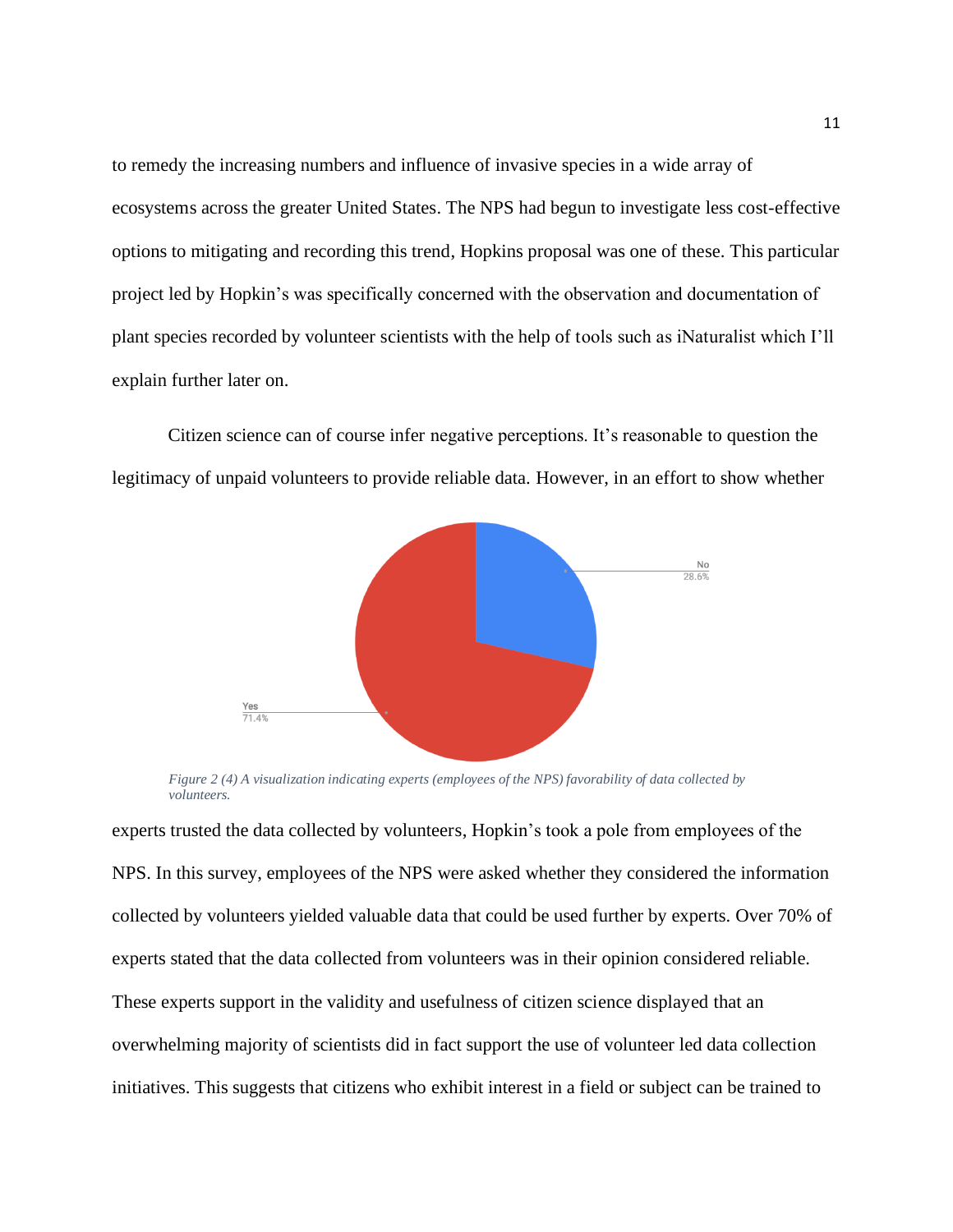provide reliable data at a substantially lower cost to organizations such as the NPS. With this interface between citizens and professionals, service sectors such as the NPS could also see a rise in interaction and interest from volunteers. This alone could lead to a higher revenue stream to the parks as well as increased levels of interest in education; thus, encouraging a more holistic approach to preservation and maintenance programs of any nature.

In this study, Hopkins relied heavily upon data collected through a third-party organization: iNaturalist. iNaturalist is an organization which has partnered with other organizations such as National Geographic and the California Academy of sciences to promote citizen science and the outreach between validated scientists and casual recreationists who just want to offer a helping hand. In this organization's lifetime, it has effectively developed a program and subsequently a community which truly encourages everyday people with free time and the interest to be productive members of a greater society of scientific research across the nation. This organizations effort to develop paths between scientists with degrees and the casual backyard scientist have had tremendous impacts too. In 2021, National Geographic wrote an article about the declining rates in over 450 butterfly species across the greater United States (5). Much of the data in this study was collected by unpaid volunteers using apps such as iNaturalist. Butterflies are a key species in their ecosystems and losing them could result in drastically negative outcomes. It is because there are people who care and are willing to go out of their way that trends such as this could be noticed and addressed by the greater scientific community. Because companies such as iNaturalist are so successful in their mission, I believe it is a realistic goal to build similar frameworks in Paul Smith's College that will benefit the longevity of this schools' infrastructure but more importantly, its legacies too.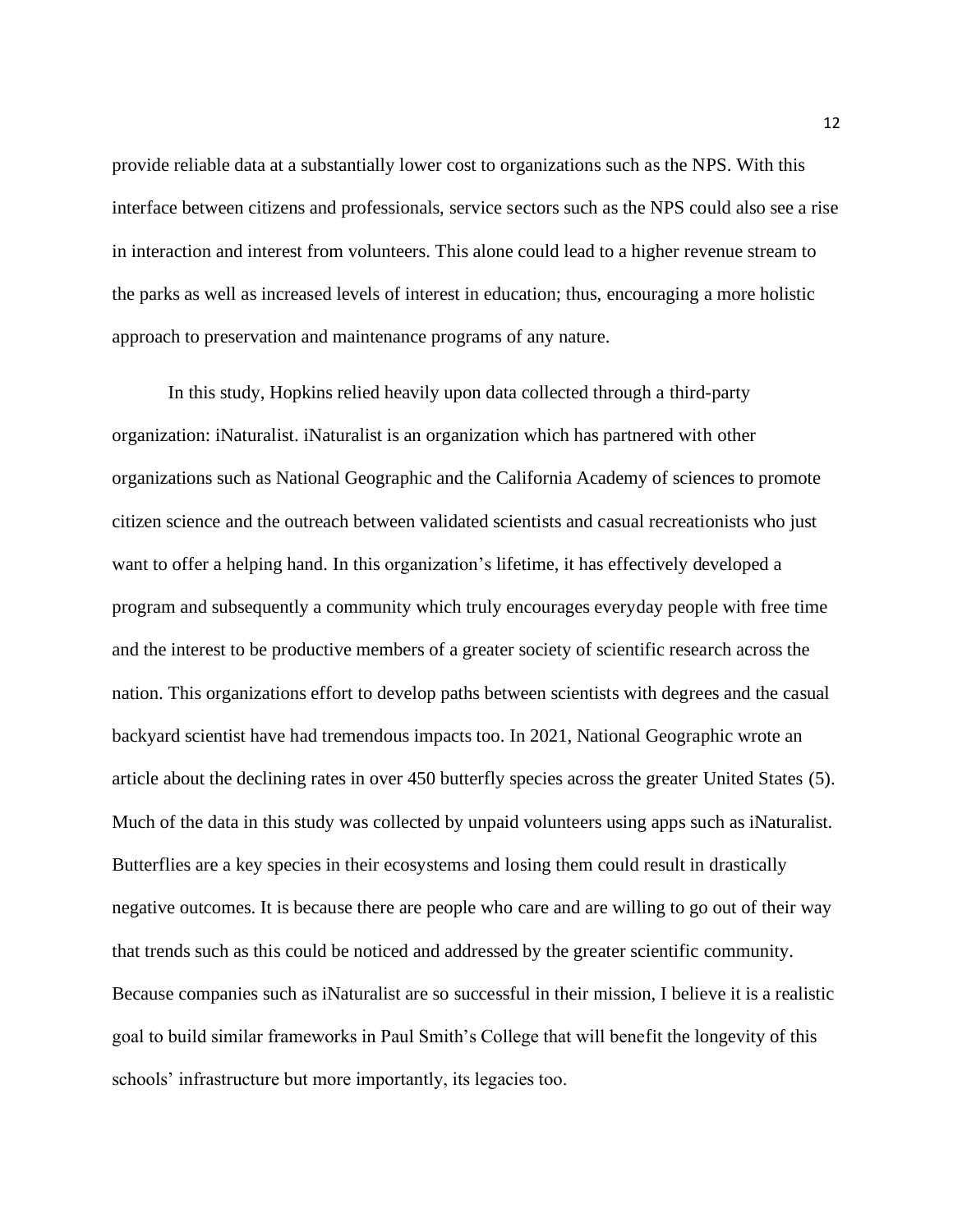## <span id="page-13-0"></span>**Methods Used**

Each of the above examples demonstrates the effectiveness and accepted nature of citizen science. One key feature that each of these examples makes specific mention of because of its importance is the education of volunteers in each respective project. The understanding and where-with-all to know how to identify useful information so as to best document it appropriately is maybe the most important aspect of volunteer science. The data retrieved in any of these examples could be easily soured by a lack of information or understanding and that is why each paid so close an attention to this factor. With my project, I cannot educate the participants directly. This is why for each question on the data collection survey, I explicitly explain what it is that they're looking for and how to determine the integrity of the structure in question.

| Does the roof appear to have a functioning drip edge on all four sides?<br>Drip edge: often times made of metal, a drip edge is located at the end of a roof to<br>discourage the roof from absorbing water |
|-------------------------------------------------------------------------------------------------------------------------------------------------------------------------------------------------------------|
| Yes<br>$\odot$ No                                                                                                                                                                                           |
| Side(s) with a damaged or faulty drip edge<br>You will be able to determine if the drip edge is not performing to its full potential if parts of<br>the roof are exhibiting signs of rot or decay.          |
| -Please select-                                                                                                                                                                                             |
| <b>Todays date</b><br>If damaged, this information will help determine the "when" of this occurrence.                                                                                                       |
| <b>画</b> MM yyyy                                                                                                                                                                                            |
| <b>Back</b><br>Page 4 of 5<br>Next                                                                                                                                                                          |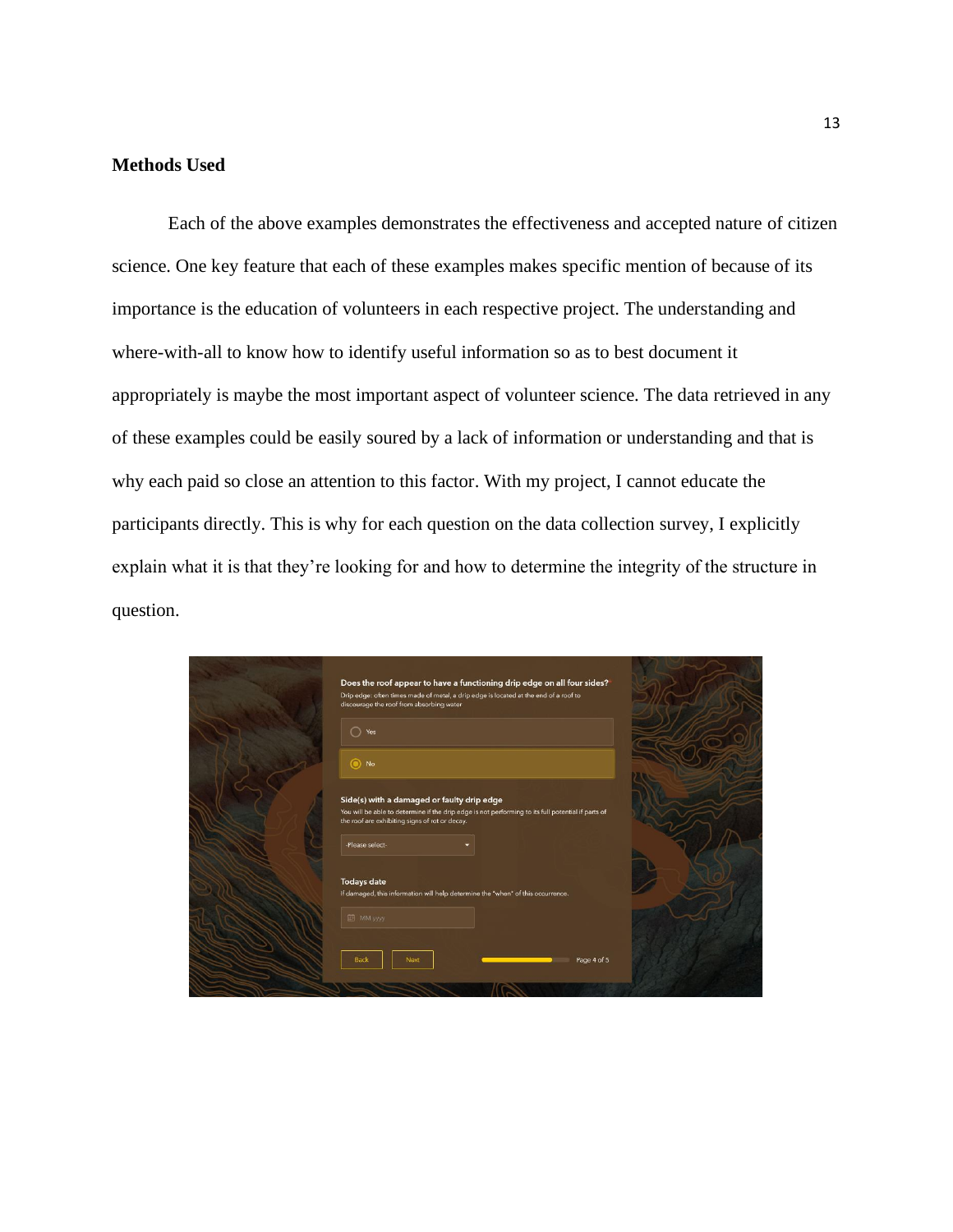

The two photos provided above are examples of the survey which I plan for participants to interact with. As you will see, each question demonstrates a step-by-step process explaining itself and how best to observe the structure. Each question has been carefully tailored so that even the most novice of visitors will not only assess the structure correctly but also subject themselves to probability of learning something new about lean-to structures.

In making this survey, I wanted to be careful with how it comes across. I didn't want the potential participant to feel as though it's a chore but rather an exciting and helpful thing to do. It was important to me while making this survey to remember that the potential participant is there because they enjoy the woods and being outdoors, not because they were looking for a survey to complete. So, I approached my project as a resource that was an added and optional feature to their experience. Therefore, I tried to make it as appealing and appropriate to the subject as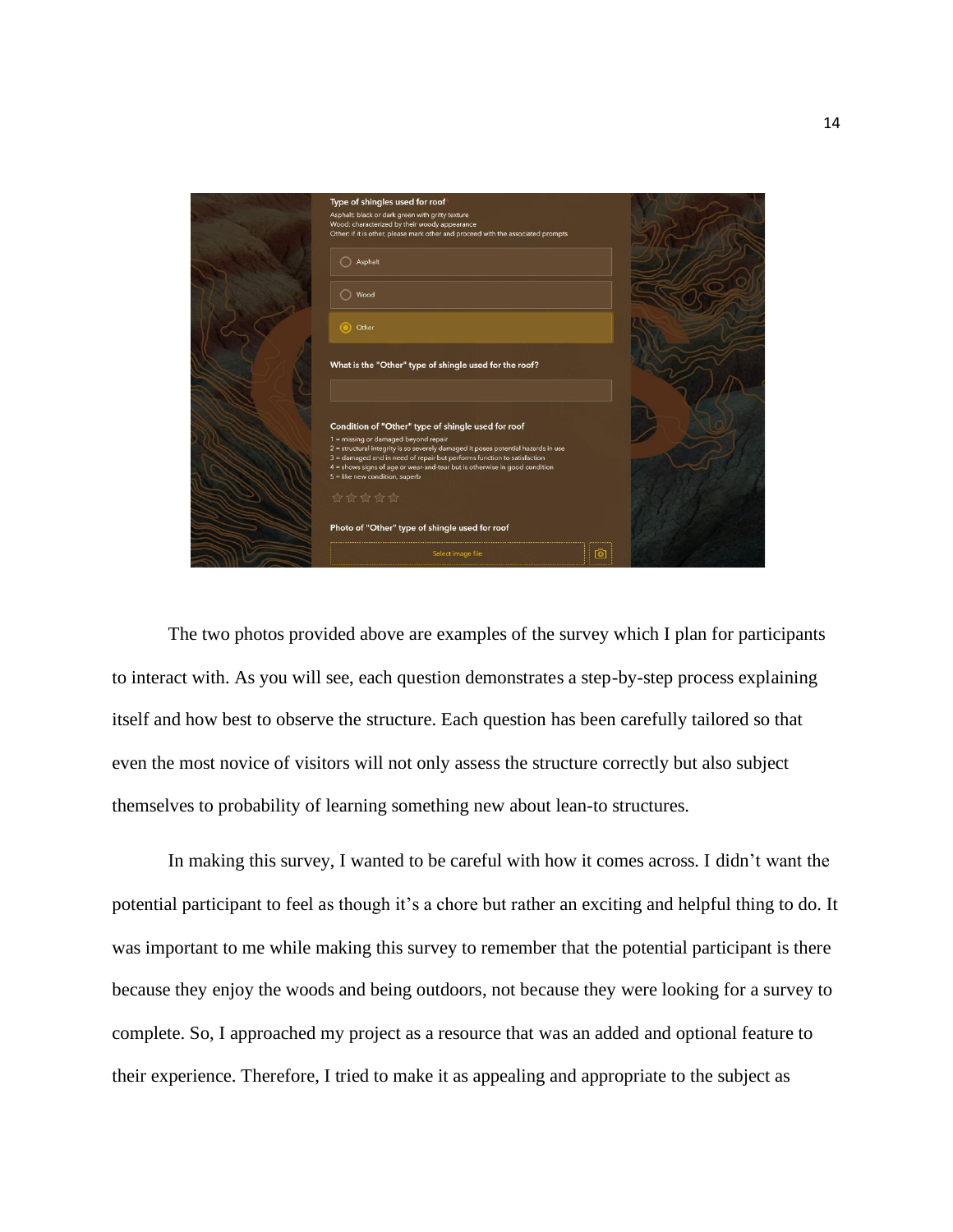possible. Firstly, the likelihood of their finishing the survey is increased if it is comfortable to look at. Another aspect I took into consideration, was their span of attention. Because of this, I took the length of the survey into consideration. The length is crucial because this aspect determines how specific the information recorded will be. To get a rounded understanding of how the structure is holding up, I did make each main question a requirement to submit the form. While I acknowledge this may decrease their likelihood to complete the survey, it will encourage more thorough and valuable data. These required questions are denoted by the red star to the right of a question. In total, the survey is a 65 questions, but this is because of added subquestions used to gain more specific information. These sub-questions on the contrary are not required to be filed to complete the survey. Not including these sub-questions, the survey is a total of 19 required questions divided into three sections (3-15-1). I did this because I wanted the user to differentiate between the introduction to the survey; where this lean-to is located and what its name is, the body of the survey; what is the integrity of specific structures, and finally the conclusion; the identification of potential hazards which may threaten the future of this structure's integrity.

Having taken participants' education and interest level into consideration as well as the value of the data; the survey takes on average a total of 16 minutes to complete with varying differentiations of answered sub-questions. While this may be more like work than fun, I maintain that with the right attitude and interest in preserving backcountry infrastructure for future generations, 16 minutes isn't too much of a burden to ask of visitors.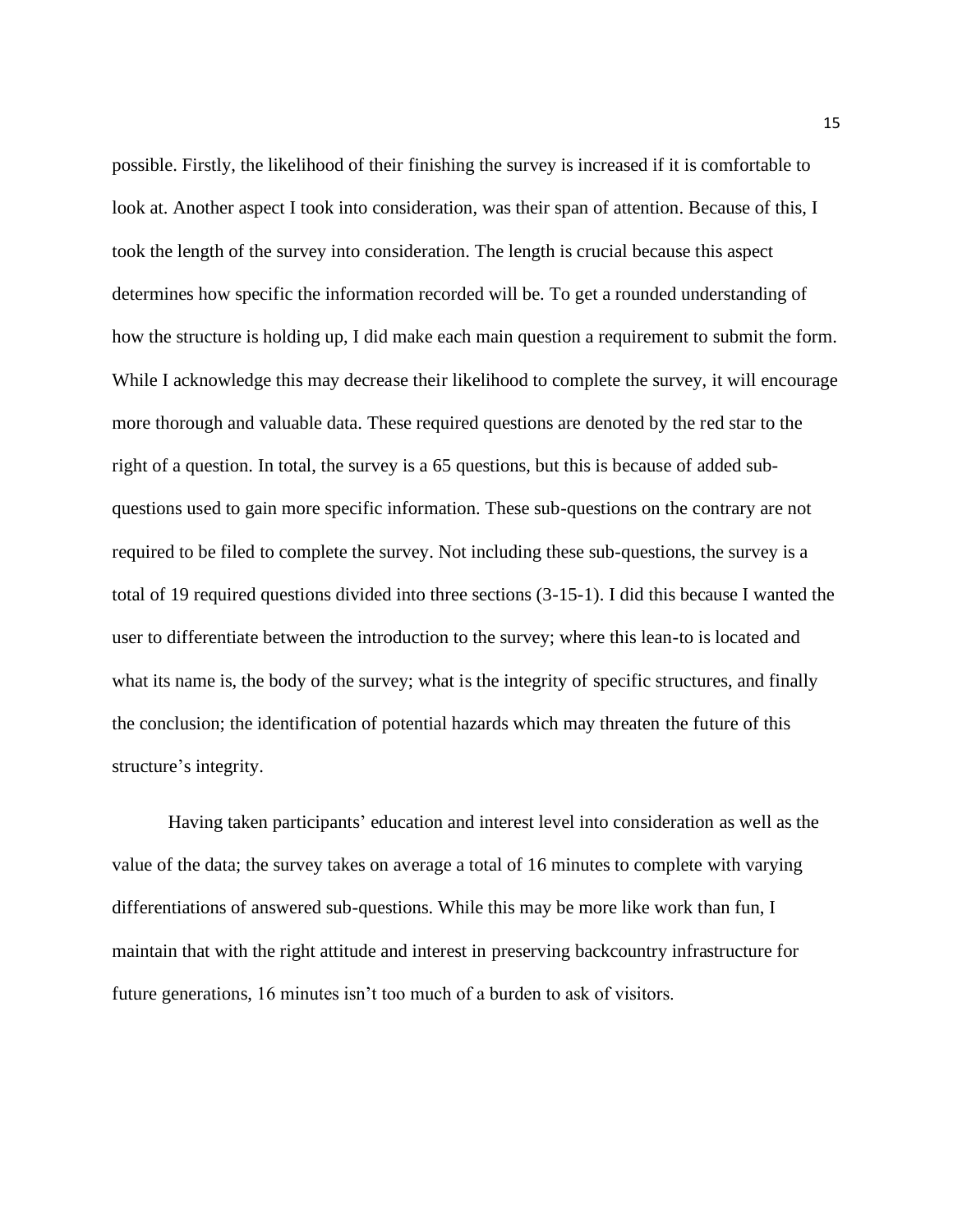### <span id="page-16-0"></span>**Application of the Research Project**

To best reach consumers, I will locate the link to this survey in each of the 16 lean-tos' located on Paul Smith's College property. To do this, I will create a UR code linked to this surveys web address to best streamline the accessibility of it. This link will be printed on a 8.5 x 11 inch piece of laminated paper. The intention of the lamination is to decrease weathering effects on this resource. This survey was made with the survey123arcgis software. I used a preformatted survey and modified its questions, style, and format to my liking. As I described in earlier in this paper, I made a total of 19 base questions, each with their own sub-questions. This was done by linking the base question to other added questions in the developer page. The application is very intuitive, and the site has embedded demonstrations to assist beginners. There is also an ample amount of content related to developing surveys using this software on YouTube. The image below is the same link located in the lean-tos. This will take you to the survey if you wish to see it.



In the future, I would like to see greater attention and framework for this resource but considering my time constraints and scope, I felt my execution and implementation was appropriate for the time being. In the future I would hope that this initiative becomes expanded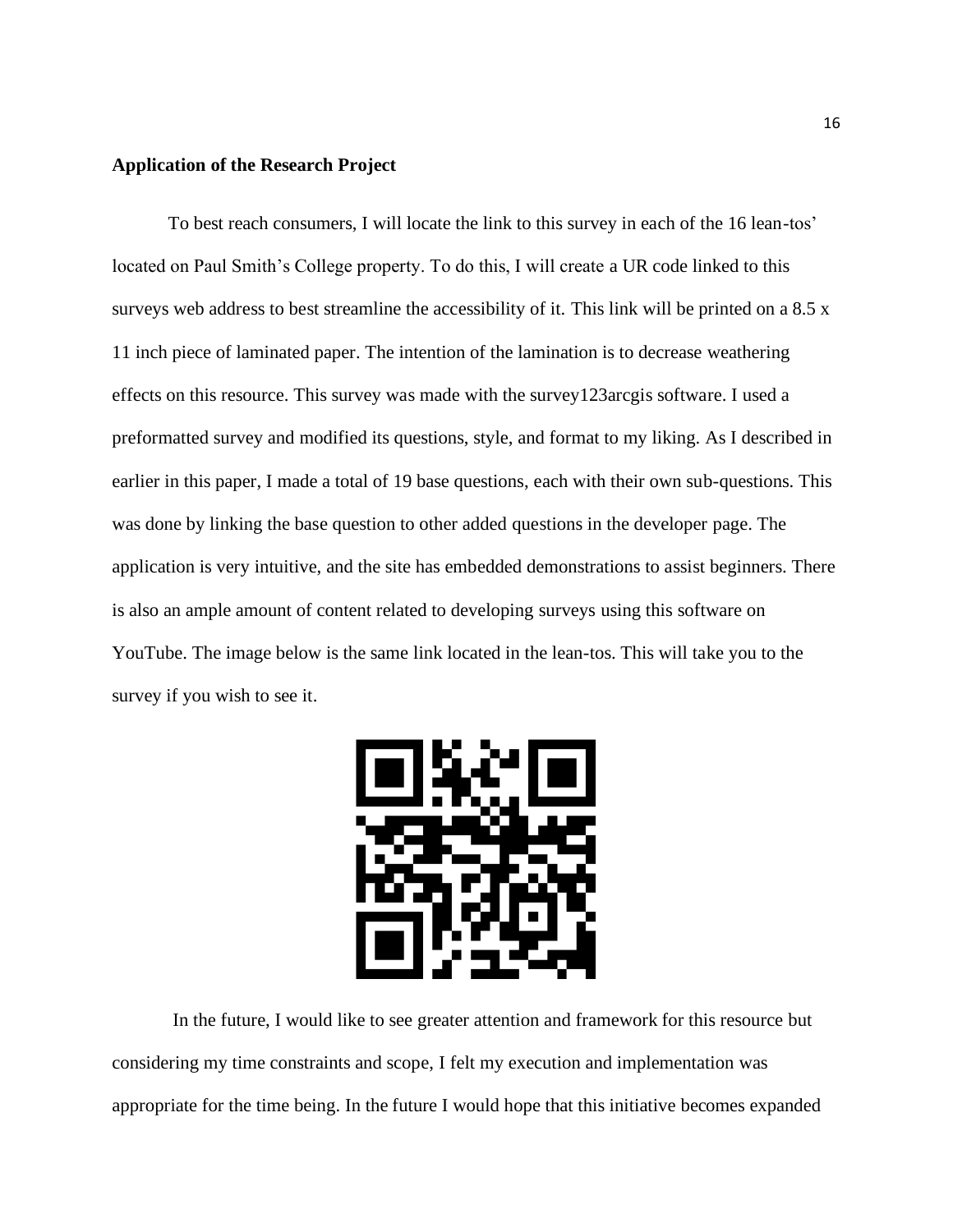upon. My wish would be that this project serves as a baseline example for how to better improve methods for maintenance both in the backcountry and on the college campus. My goal in this effort was to provide a means by which Paul Smith's College can better monitor its backcountry infrastructure, however, I believe it shouldn't just stop there. The maintenance of resources such as the V.I.C. and trails in the Adirondack State Park can be better observed via the implementation of programs that utilize the citizen science framework.

While the education of principles such as the 7 laws of Leave No Trace is important to this effort, I was unable to implement their inclusion into this project in a way that felt seamless and relevant. I had originally planned to provide links to resources concerned with the education of these principles however, their inclusion on my flyer placed in the lean-to's appeared abstract and the additional links appeared to denote its importance. I would urge future projects to find a way to include this education in some way that does not deter from the project's continuity. The value of stewardship must be learned and passed down if we wish to continue this regions heritage of stewardship.

## <span id="page-17-0"></span>**Conclusion**

### <span id="page-17-1"></span>**Maintenance of a Legacy**

Like the Adirondacks, Paul Smith's College holds a great legacy worth preserving and it is projects such as those from the 2022 Parks and Recreation Capstone class that wish to do exactly that. My individual contribution to this project seeks to record the wellbeing of this schools' backcountry assets through a means of utilizing volunteer led data collection. This is an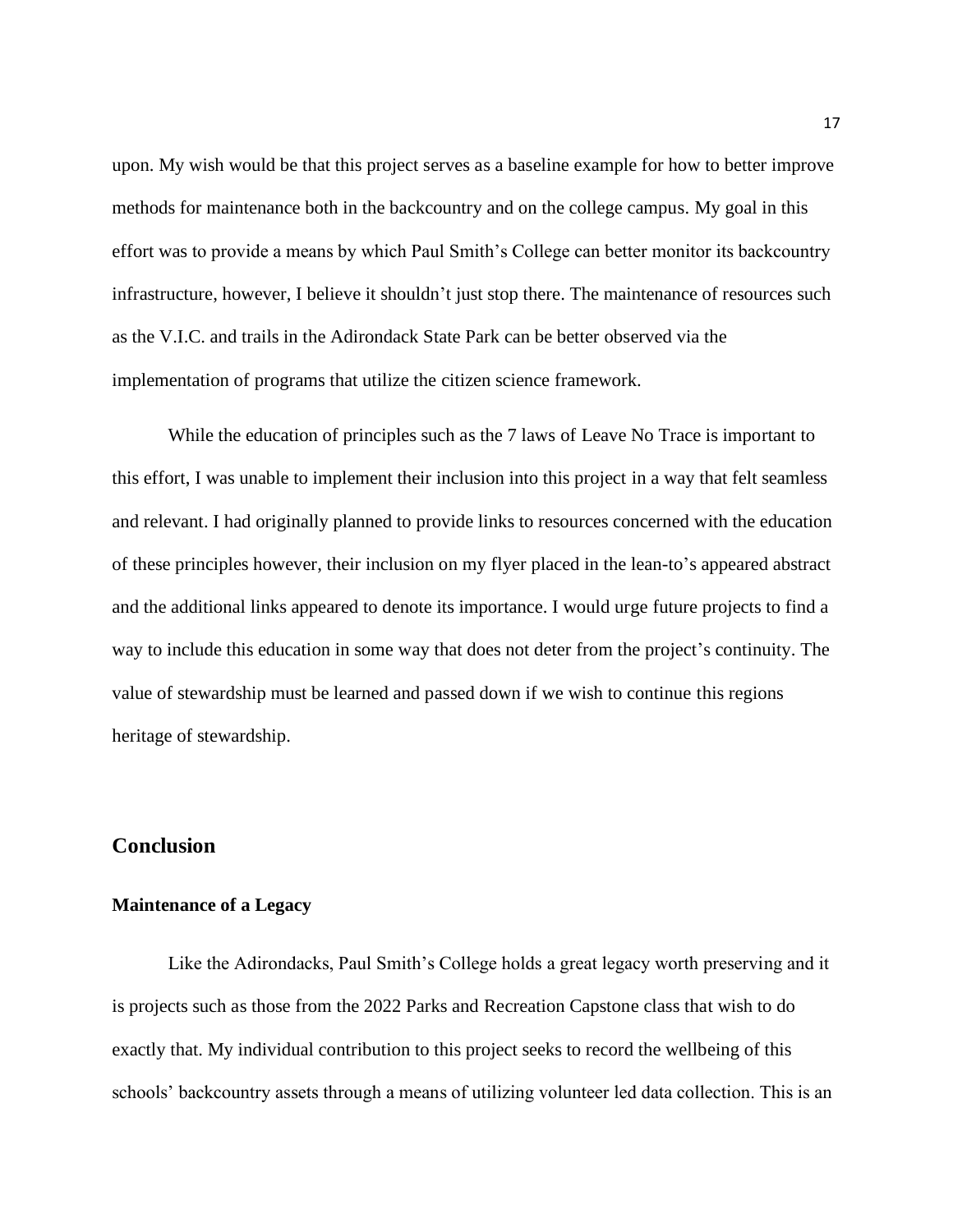emerging but accepted scientific process that holds the potential to save organizations like the NPS's or Paul Smith's College's assets and wallets while simultaneously encouraging the participation and education of the volunteers who wish to help. This research project of mine has a realistic potential to garner great things from this school's communities and their enthusiasm for the outdoors. It will benefit the school, but it just as importantly attempts to encourage the education of these volunteers to make them more than just that. This project encourages the stewardship and taking care of our outdoors and the infrastructure we wish to place in it.